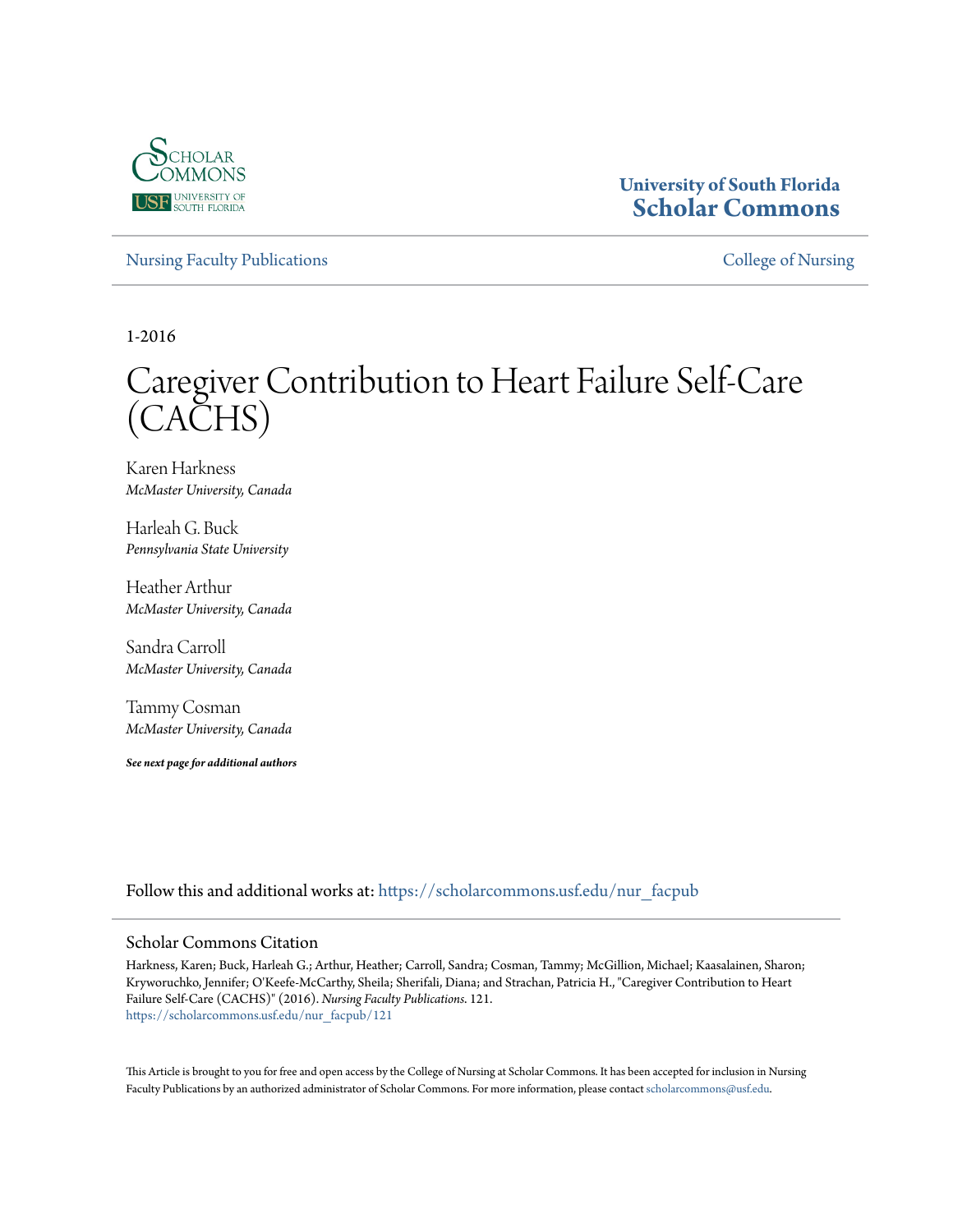#### **Authors**

Karen Harkness, Harleah G. Buck, Heather Arthur, Sandra Carroll, Tammy Cosman, Michael McGillion, Sharon Kaasalainen, Jennifer Kryworuchko, Sheila O'Keefe-McCarthy, Diana Sherifali, and Patricia H. Strachan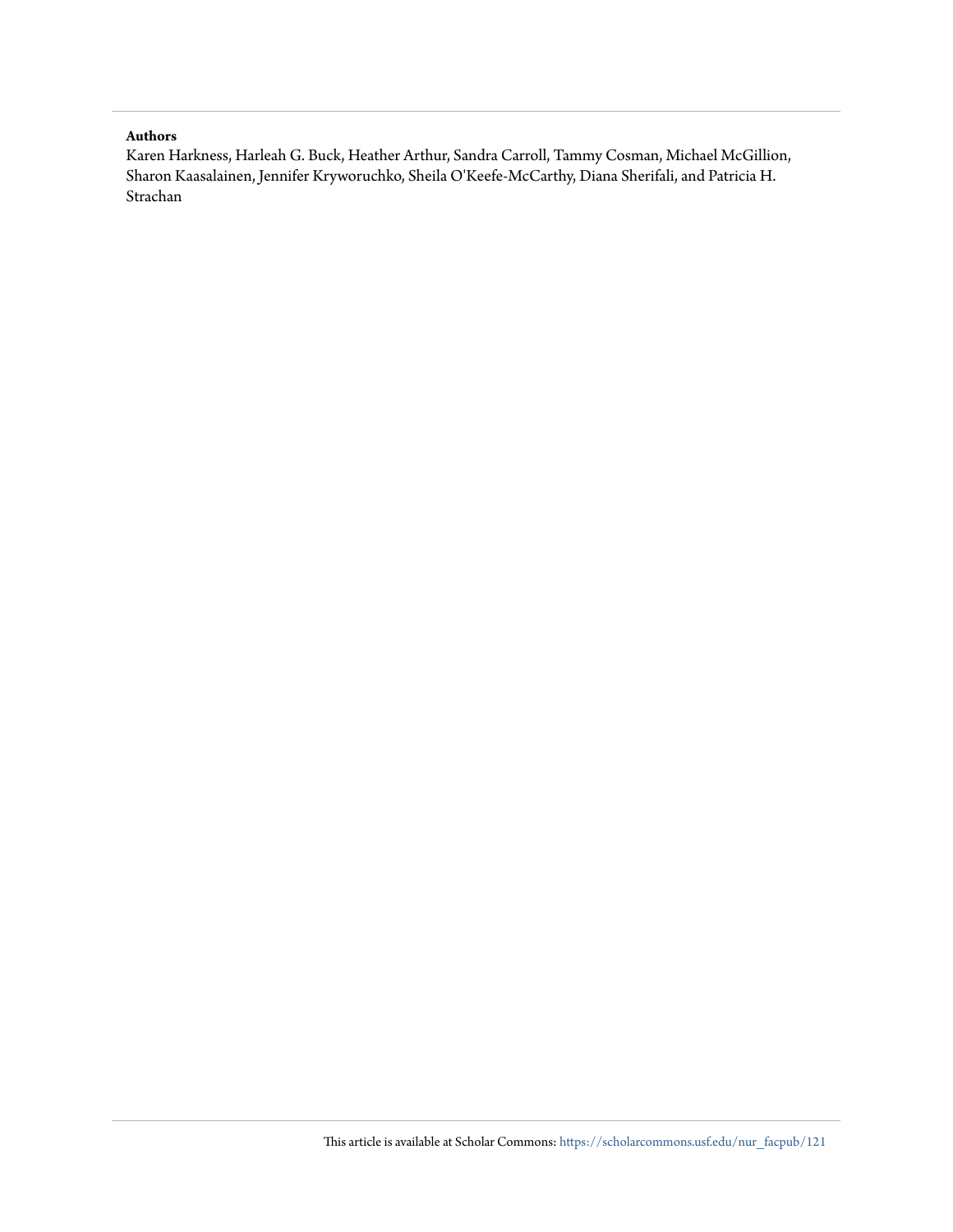# **NursingOpen**

# Research article

# Caregiver Contribution to Heart Failure Self-Care (CACHS)

Karen Harkness<sup>1,2</sup>, Harleah G. Buck<sup>3</sup>, Heather Arthur<sup>4</sup>, Sandra Carroll<sup>1,5</sup>, Tammy Cosman<sup>1,2</sup>, Michael McGillion<sup>1,5,6</sup>, Sharon Kaasalainen<sup>1</sup>, Jennifer Kryworuchko<sup>7</sup>, Sheila O'Keefe-McCarthy<sup>8</sup>, Diana Sherifali<sup>1,9</sup> & Patricia H. Strachan<sup>1</sup>

<sup>1</sup>School of Nursing, McMaster University, Hamilton, ON, Canada

4 McMaster University, Hamilton, ON, Canada.

5 Population Health Research Institute, Hamilton, ON, Canada

6 Cardiovascular Nursing Research, Hamilton, ON, Canada

<sup>7</sup>University of Saskatchewan College of Nursing, Saskatoon, SK, Canada

<sup>8</sup>Canadian Council of Cardiovascular Nurses/Ross Memorial Hospital, Lindsay, ON, Canada

9 Diabetes Care and Research Program, Hamilton Health Sciences, Hamilton, ON, Canada

#### Keywords

Caregiving, heart failure, instrument development

Correspondence K. Harkness, e-mail: harkness@hhsc.ca

#### Funding

The research was funded by the Hamilton Health Sciences Foundation.

Received: 9 December 2014; Accepted: 1 September 2015

doi: 10.1002/nop2.35

#### Abstract

#### Aim

While caregivers (CGs) make an important contribution to the self-care of heart failure (HF) patients, there are no reliable and valid tools for measuring such contributions. Current interventions that strive to optimize patient outcomes through self-care strategies neglect to account for CG contributions, a potential confounder on outcomes. The aim of the study was to develop an instrument that measures CG contributions to HF patients' self-care.

#### Design

The study design follows an established process for instrument development.

#### Methods

A systematic literature review and semi-structured interviews of CGs were conducted to identify measureable CG activities. Items were derived from thematic analysis of CG narratives. A content validity index was computed for each item (I-CVI). Items with an I-CVI of  $>0.70$  were retained. Items with an I-CVI of 0.50–0.70 were revised for clarification and items with an I-CVI <0.5 were discarded, except in instances where fulsome theoretical or empirical evidence supported their retention.

#### Results

14 CGs completed interviews and 10 CGs with 4 expert nurses completed I-CVI testing. Major interview themes included arranging appointments, medication adherence, monitoring, coordinating care, encouraging independence and taking action. A total of 36 items were constructed and underwent I-CVI testing. Following I-CVI testing, 27 items were retained, seven items were retained after revision based on CG feedback and two items were removed. This newly developed 34-item questionnaire represents current literature, CGs' experiences, excellent I-CVI scores and ready for further psychometric testing.

<sup>&</sup>lt;sup>2</sup>Hamilton Health Sciences, Hamilton, ON, Canada

<sup>&</sup>lt;sup>3</sup>Schreyer Honors College, Hartford Center of Geriatric Nursing Excellence, College of Nursing, The Pennsylvania State University, PA, USA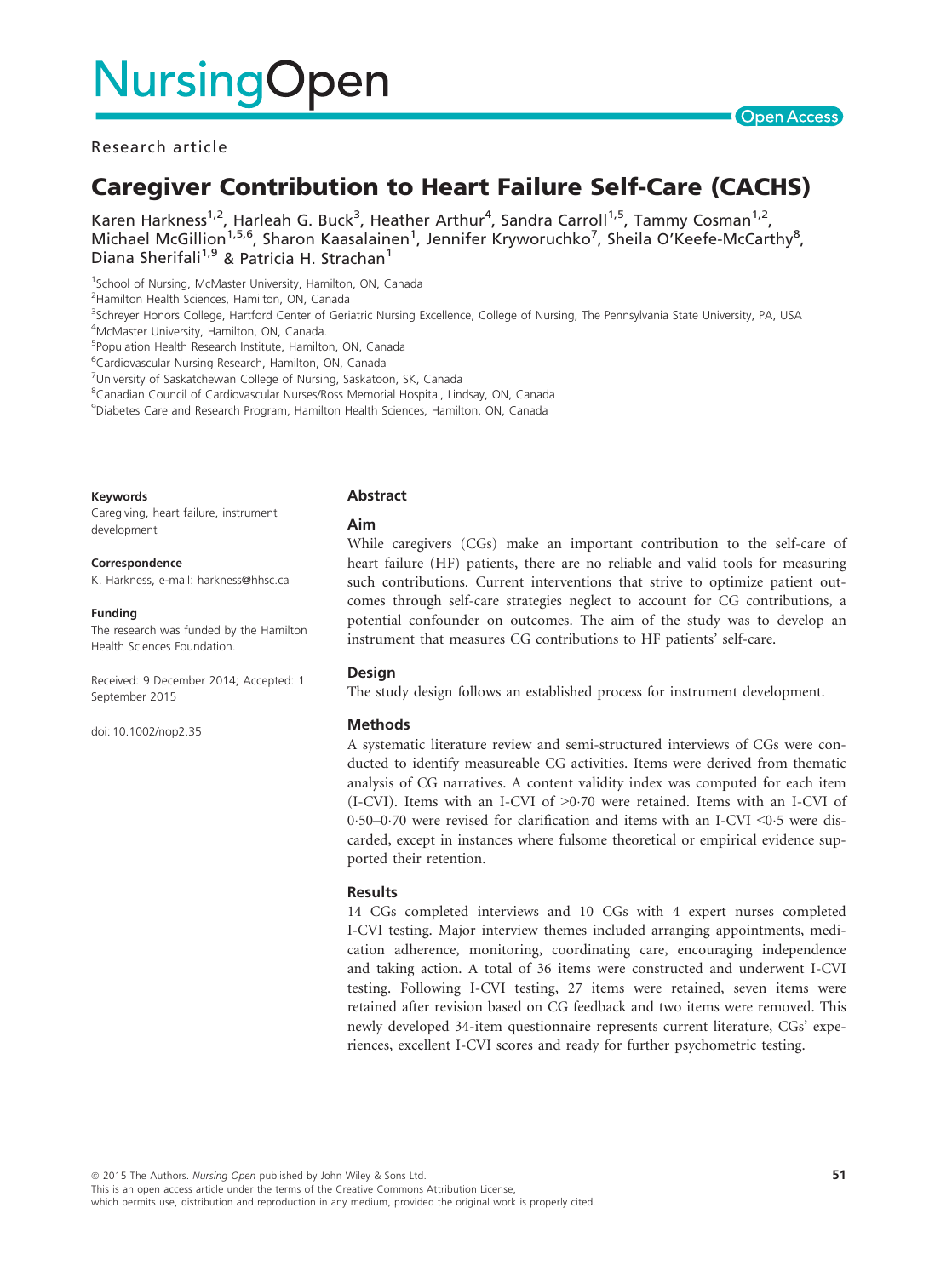# Introduction

# Background

Heart failure (HF) is a complex chronic syndrome associated with high mortality rates and frequent hospitalizations. In the United States, HF hospitalizations increased from  $1.3$  million in 1979-3.9 million in 2004 (Fang et al. 2008). It is estimated that the prevalence of HF in the United States is expected to increase from approximately 5.8 million-8.5 million in 2030 (Heidenreich et al. 2013). The Canadian Enhanced Feedback For Effective Cardiac Treatment phase 1 study (1991–2001;  $n = 8543$ ) found that following hospital discharge for heart failure, the median survival time of HF patients was 1.75 years, with a 10-year mortality rate of 98% (Chun et al. 2012). Worldwide, it is estimated that HF consumes between 1.1% and 1.9% of total healthcare expenditure in developed countries, with 50-74% of the HF costs attributed to hospitalization or long term institutionalization (Liao et al. 2008).

Internationally, clinical practice guidelines recommend that promoting self-care is fundamental to patient-centred practice (Lindenfeld et al. 2010, McMurray et al. 2012, McKelvie et al. 2013). Engaging in self-care is vital to symptom stability and improved health-related quality of life (HRQL) (Buck et al. 2012, Lee et al. 2014). Optimally, comprehensive HF self-care activities include: (a) managing multiple medications; (b) adhering to diet and fluid restrictions; (c) engaging in exercise; (d) monitoring symptoms and weight; (e) responding to changes in symptoms; and (f) navigating the health care system (Riegel et al. 2012).When HF patients do not consistently engage in self-care activities, they are vulnerable to clinical deterioration, poor HRQL and frequent re-hospitalization (Leventhal et al. 2005, Albert 2008, Riegel et al. 2009, Lee et al. 2011).

HF patients routinely depend on their informal caregivers (CGs), such as family members or friends, to help them with self-care activities (Dickson et al. 2011, Davidson et al. 2013, Harkness et al. 2014). The CG contribution to HF patient self-care has been described indirectly through reviews of the experience of CGs (Saunders 2008, Usher & Cammarata 2009, Kang et al. 2011) and family influences on HF patient self-care (Clark et al. 2008, 2014, Dunbar et al. 2008, Gallagher et al. 2011, Oosterom-Calo et al. 2012). Although the direct contributions of CG to HF patient outcomes have been explored broadly in several qualitative studies, they have yet to be categorized and examined quantitatively. Tools measuring the experience of CGs of patients with HF are available, but do not fully capture the activities to support patient self-care described by CGs in the qualitative literature (Harkness & Tranmer 2007, Luttik et al. 2008). Recently, the Self-care in Heart Failure Index (SCHFI), designed to measure patient engagement in self-care, was modified to measure the caregiver contribution to self-care (Vellone et al. 2013, 2014). However, the Caregiver Contribution to Self-care in Heart Failure Index (CC-SCHFI) may not capture the full CG experience (Vellone et al. 2013). For example, the CC-SCHFI is completed by patients and reflects the patient's perception of the CG contribution rather than representing the actual voice of the CG. This is important for two reasons: the literature suggests that many CG contributions are 'invisible' and may go unnoticed by patients (Clark et al. 2008). Secondly, the CG's voice was not included in item development in the SCHFI (Riegel et al. 2000) and, therefore, modifying the SCHFI to capture CGs contributions to self-care may not result in a comprehensive description or quantification of the actual CG-specific contributions as identified by CGs. Therefore, an instrument with first person items, developed from and answered by CGs of patients with HF, is clearly needed. Valuable and valid information collected from such a questionnaire can then be used to guide strategies that help optimize patient and CGs' collaborative approach to self-care and ultimately minimize adverse clinical outcomes such as symptom deterioration, poor HRQOL and hospitalization.

# The study

# Aim

The purpose of this study was to develop an instrument to measure CG contributions to HF patients' self-care activities. Measurement of CG contributions to self-care in HF patients will enable the further examination and quantification of: a) the degree of CG involvement in self-care; b) the most common contributions made by CGs; c) the potential areas where CGs need assistance; and d) the impact of CGs contributions on patient outcomes.

# Methodology

The study design follows instrument development processes established by Kirshner and Guyatt (1985), Guyatt et al. (1992) and Juniper et al. (1994). Three distinct steps to the instrument development process include: Step 1. item development; Step 2. item clarification and reduction; and Step 3. initial psychometric testing. This study included Steps 1 and 2. Please see Figure 1 for an illustration of the protocol. The instrument developed and reported on in this study is known as The Caregiver Contribution to Heart Failure Self-care (CACHS).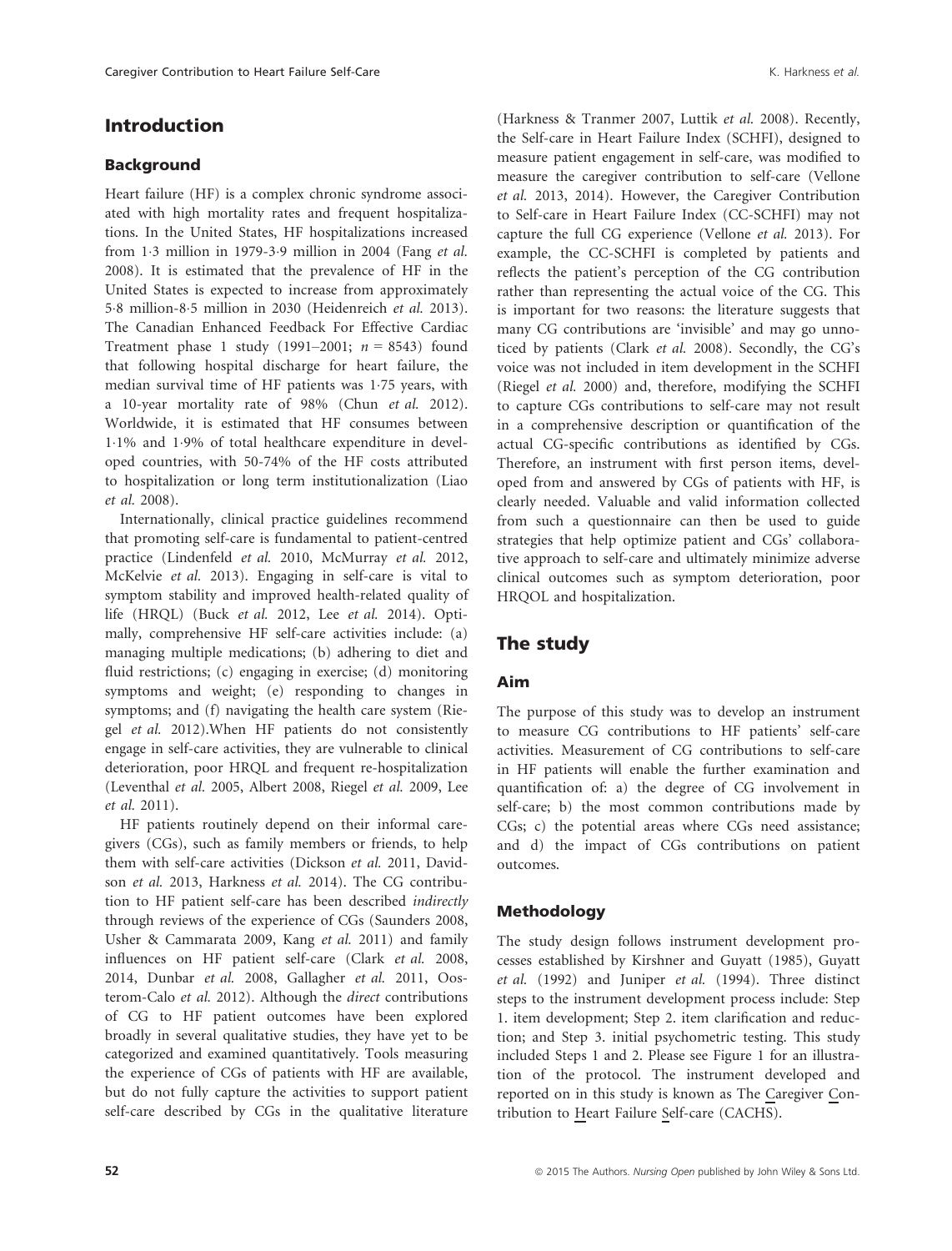#### Step 1. Item Development

## Review of the literature and interview guide development

We conducted a comprehensive, systematic review of the literature to identify measurable CG activities (Buck et al.

2014).Based on this work we developed a semi-structured interview guide which was organized according to major theoretical sub-domains from the Middle Range Theory of Self-Care of Chronic Illness (Riegel et al. 2012). In this theory, self-care is understood to include sub-domains of: (1) maintenance (behaviours that maintain, preserve, or





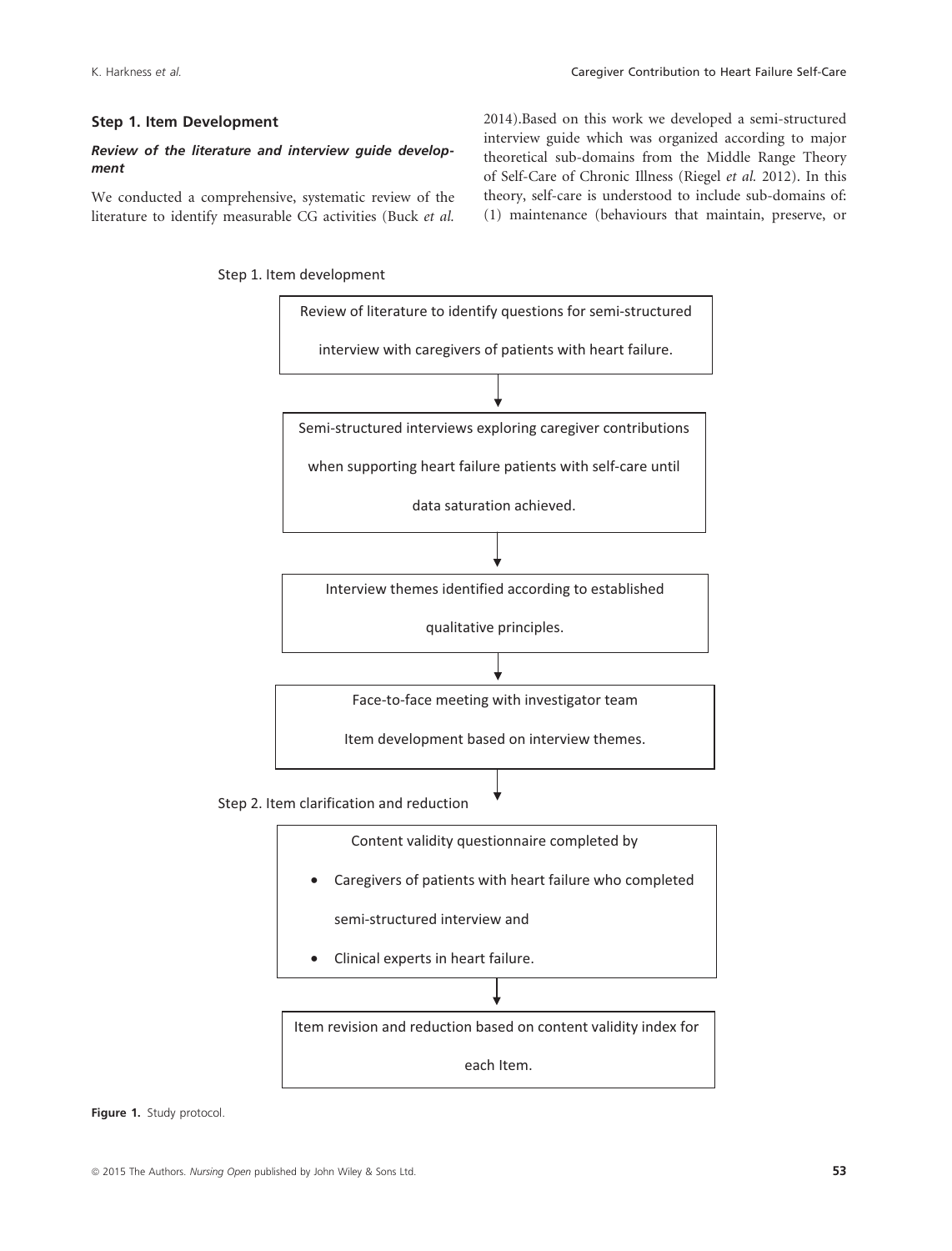enhance health); (2) monitoring (cognitive processes and behaviours that result in vigilant body surveillance); and (3) management (attention to and then thoughtful response when bodily changes are noted during monitoring). These theoretical underpinnings guided item development processes.

#### Sample/participants

Inclusion criteria: We included adult (aged  $\geq$ 18 years) informal CGs of patients (age  $\geq$ 18 years) with a documented history of HF for at least 3 months. Exclusion criteria: CGs were excluded if they were: (1) caring for a patient who was pre- or postheart transplant or left ventricular device implantation; or (2) unable to read, write and understand English.

#### Study recruitment and ethical considerations

Eligible CGs were approached by health care providers during a routine patient follow up appointment in the outpatient Heart Function Clinic at the Hamilton Health Sciences. Interested CGs were then contacted by the research assistant and informed of the study objectives and procedures and asked for verbal consent to be contacted for an interview. Prior to the interview, eligible potential participants reviewed study information and provided informed consent. At the time of informed written consent, CGs were also asked if they were willing to be approached for Part 2 of the study. All CGs provided written consent for both Part 1 and Part 2 of the study. All nursing staff members working in the HF clinic at the time of the study were approached for inclusion and all provided consent. This study was approved by Hamilton Integrated Research Ethics Board (REB # 13-041).

#### Caregiver interviews – data collection

Individual, face-to-face, semi-structured interviews were subsequently conducted by an experienced interviewer to explore participants' usual contributions to HF self-care. Interviews were audio recorded and lasted between 30- 60 minutes. The digital audio-recordings of the interviews were then transcribed, verbatim, by a professional transcriptionist; accuracy of each transcript was assessed by the interviewer. Our data collection and analysis process was iterative; completed participant interviews informed subsequent interview questions and probes. Following the initial four interviews, the principal investigators (KH, HB) analysed the transcripts for the depth and richness of the data to determine possible revisions to the interview guide. Initial interviews revealed that CGs had difficulty identifying specific self-care tasks as these were part of their 'usual routine'. To help with recall, the interviewer probed by giving examples of assistance identified by the literature and asked if this was similar to their routine. If so, CGs were asked to provide further explanation. However, CGs appeared to have ongoing difficulty thinking about assistance related to self-management activities. Therefore, CGs were asked to describe a recent situation when the HF patient was not feeling well or required hospitalization. The interviewer was then able to ask for clarification and explanation about the process of symptom awareness and decision-making during that specific event. After the first 6 interviews, no major changes to the interview guide were necessary.

#### Interview data analysis

Coding and thematic content analysis of the data was guided according to established approaches (Lynn 1986, Sandelowski 2000, Hsieh & Shannon 2005). Constant comparative analysis techniques were used to explore and understand the CGs activities (Strauss & Corbin 1998). The NViVO qualitative data management software program (International NVIVO 2012) was used to store and organize data analysis.

The interviewer and principal investigators (KH and HB) coded the first four interview transcripts independently and then met to reach agreement on a preliminary coding scheme. Initial coding categories emerged from these four interviews and all subsequent interviews were reviewed and grouped by the initial coding scheme categories. New categories that emerged from the data were added to the original coding scheme. Once the initial coding scheme was developed, further coding was completed by the interviewer and double coding by either KH or HB. The interviewer, KH and HB discussed the codes and grouped them into overall themes. Recruitment was discontinued when no further themes were identified by CG interviews and theoretical saturation from the initial literature search was achieved.

In a face-to-face full day meeting, our entire investigator team reviewed the results of the interview data analysis to derive a list of potential instrument items, based on distillation of clear categories of CG contributions to HF patients' self-care (Lynn 1986). During this process, our aim was to assure low inference-based depictions of CG contributions to HF patients' self-care, thereby remaining as close as possible to the 'everyday' language of our participants. Potential items were then categorized into self-care maintenance, symptom monitoring, or self-management to assure that each theoretical sub-domain was addressed. Disagreements were discussed until consensus was achieved on all items to be included in our instrument and subsequently subjected to content validity assessment (Step 2).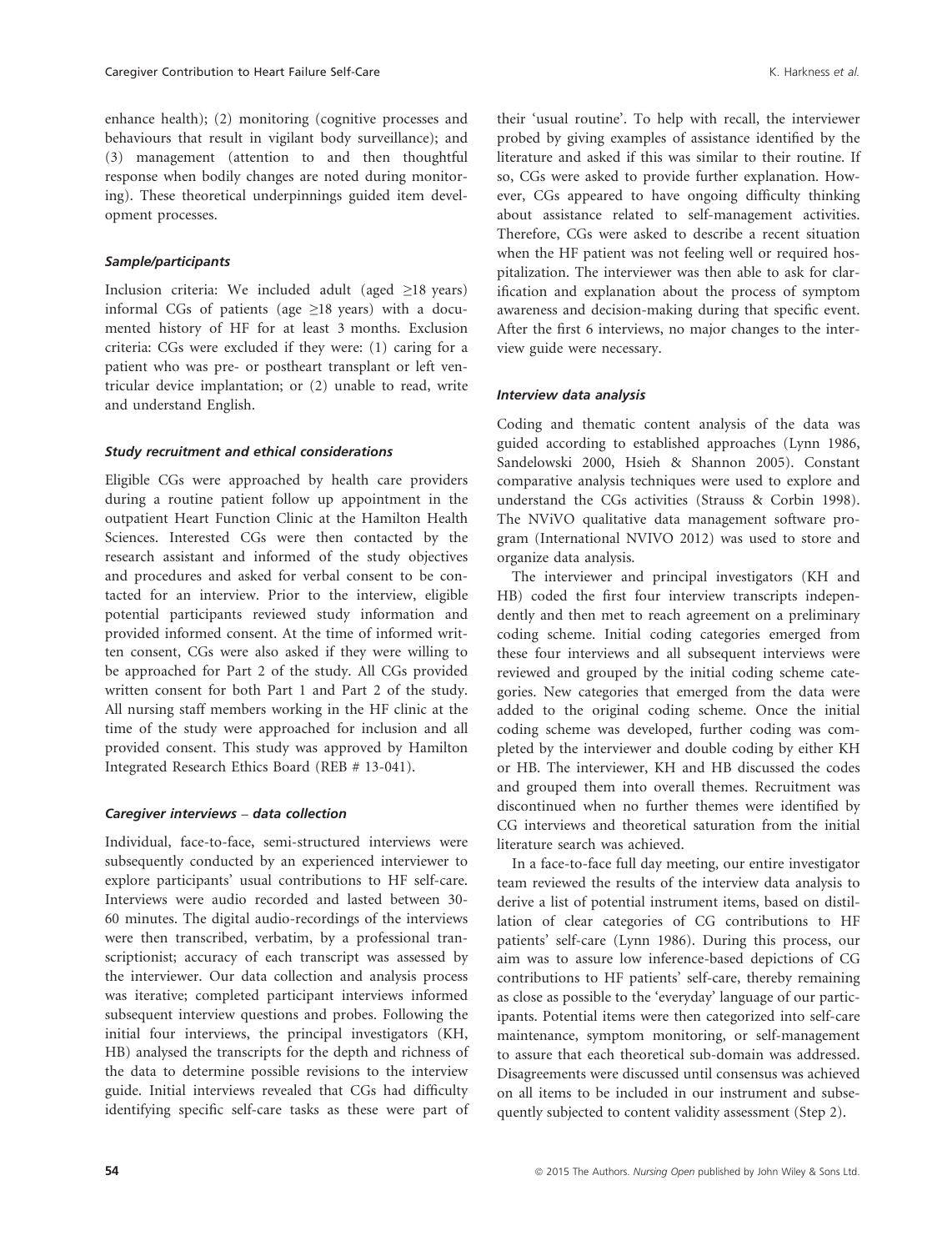#### Step 2. Item Clarification and Reduction

The content validity of the developed instrument was assessed using a content validity questionnaire (CVQ). Content validity is the degree to which items contained in the instrument address important aspects of the construct being measured (Polit & Beck 2006). Content validity assessment is a process wherein consensus is sought among experts about the overall content of the instrument and individual item levels (Polit et al. 2007).

The content validity of the instrument was assessed based on the content validity index procedure described by Lynn (1986). Included with the CVQ was a detailed letter of explanation about the evaluation requirements and how to rank the items contained in the CVQ. Each item was ranked using a 4-point rating scale to evaluate the: (a) clarity and wording of each item; (b) whether the item captured the contributions provided by CGs accurately; and (c) areas for possible modification or improvements (Lynn 1986). Response choices included: very relevant and easy to understand (4 points); relevant, but needs minor revision (3 points); unable to assess relevancy without item revision (2 points); not relevant (1 point). In this case, both formal and informal CGs were invited to complete the CVQ. Formal CGs constituted expert nurses who provide care for patients in the HF clinic; informal GCs were those who completed the initial interviews to derive item content. The research assistant was available to clarify questions while participants completed the CVQ.

#### Overall content validity index

An overall content validity index (CVI) based on the proportion of responses that indicated items scored as 4/4 ('very relevant') or 3/4 ('relevant but needs minor revision') was calculated for the total scale. Subscale CVIs were also calculated for each cluster of items representing theoretical sub-domains of self-care maintenance, symptom monitoring and self-care management. The minimum acceptable overall CVI is considered to range from  $0.8-0.9$ , indicating an acceptable level of inter-rater agreement for item relevancy (Polit & Beck 2006, Polit et al. 2007).

#### Individual content validity index

A CVI for each item (I-CVI) was calculated by determining the proportion of responses per item scored 4/4 ('very relevant'). Items with an I-CVI of  $>0.70$  were retained. Items with an I-CVI of 0.50-0.70 were revised for clarification. Items with an I-CVI < $0.5$  were discarded, except in instances where fulsome theoretical or empirical evidence supported their retention.

# Results

Between March 2013-September 2013, 14 informal CGs completed the original semi-structured interviews. Content validity questionnaires were subsequently administered to the informal and professional CGs, between January 2014-February 2014 (Step 2 described above). Four informal CGs, who completed the initial interview, were unable to complete the CVQ due to scheduling conflicts. Therefore, 10 informal CGs completed the CVQ. All of the expert nurses from the HF clinic  $(n = 4)$  completed the CVQ.

#### Study sample

Those informal CGs ( $n = 14$ ) who completed the original semi-structured interviews were primarily female (79%), spouses (64%), residing with the HF patient (71%) with a mean age of 66 (SD 10) years. Four caregivers were daughters of the HF patients while 1 caregiver was the HF patient's son. The majority of CGs were retired (86%) and 2 CGs were employed. The CGs contributed to the self-care of older HF patients (mean age 77 years) who were primarily male (57%) with advanced HF symptoms (71% New York Heart Association Class III symptoms). The four CGs lost to follow up were two wives and two adult children (1 son, 1 daughter) of the HF patients. The HF clinical experience for the four expert nurses (two expert nurse clinicians and two advanced practice nurses) who completed the CVQ in Step 2 ranged from 5- 10 years.

#### Step 1-Item Development

CGs described several activities and behaviours that supported and/or assisted HF patients with many subdomains of self-care. The major themes that emerged from the semi-structured interviews included:

- Arranging appointments
- Medication adherence
- Monitoring
- Coordinating Care
- Encouraging Independence
- Taking Action

Major categories and sub-categories in these themes were organized using the theoretical self-care sub-domains from the Middle Range Theory of Self-Care of Chronic Illness to develop instrument items (Riegel et al. 2012). Major themes and sample quotes followed by examples of instrument items are outlined in Table 1.

A total of 36 items were constructed and then organized in each theoretical sub-domain: self-care mainte-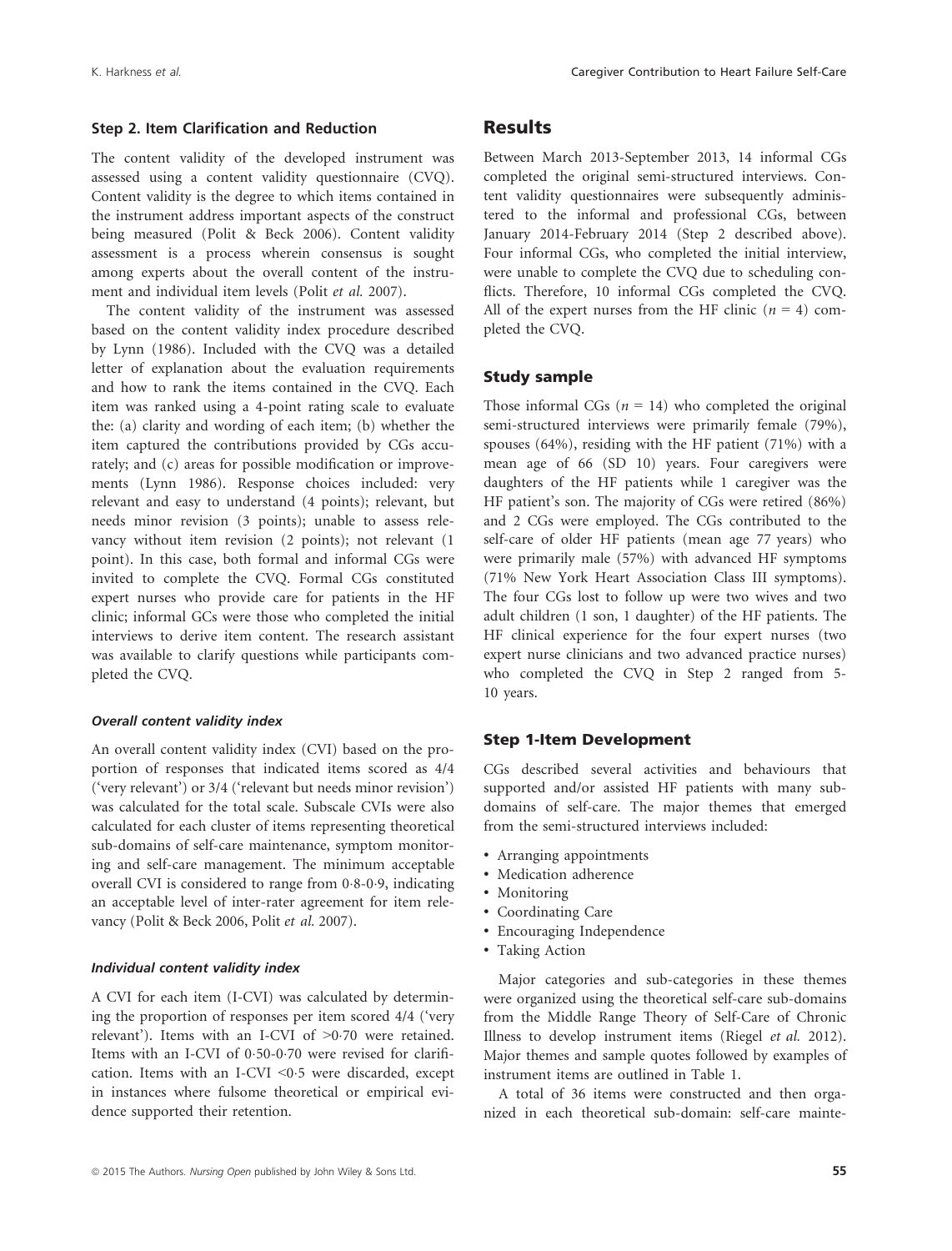# Table 1. Major themes that emerged from the semi-structured interviews and sample quotes.

| Themes                      | Quotes                                                                                                                                                                                                                                                                                                                                                                                                                                                                                                                                                                                                                                                                                  | Sample Item                                                                                                                                                                                                                                            |  |
|-----------------------------|-----------------------------------------------------------------------------------------------------------------------------------------------------------------------------------------------------------------------------------------------------------------------------------------------------------------------------------------------------------------------------------------------------------------------------------------------------------------------------------------------------------------------------------------------------------------------------------------------------------------------------------------------------------------------------------------|--------------------------------------------------------------------------------------------------------------------------------------------------------------------------------------------------------------------------------------------------------|--|
| Encouraging<br>independence | That's her area and the commode is in the bedroom. So, at night she can get there<br>and it's right at the edge of the bed and so she at night she's safe to get to the<br>commode by herself. (CG04)                                                                                                                                                                                                                                                                                                                                                                                                                                                                                   | I make sure that he/she does as much<br>as he/she can do on his/her own.                                                                                                                                                                               |  |
|                             | And I do take her shopping. I would start off and go around She likes to do it<br>on her own. And I want her to keep as independent as possible. So, she'll go off<br>and do her little bit of shopping and I'll just come in and check on her every once<br>in a while. And she'll have a lot of stuff in her cart that's not right, as far as salt<br>intake. So, then I try to use the process of saying 'Let's have a look at this and<br>check the sodium in it.' And 'Do you think this is a good choice for you to make?'<br>(CG06)                                                                                                                                              |                                                                                                                                                                                                                                                        |  |
| Arranging<br>appointments   | [Name] gives me the appointment, I mark it all down on the book and and I have<br>a book by the computer. I keep everything down. Like, he's all set up for all next<br>week for three days straight. I keep his appointments and stuff like that. (CG05)<br>So, she may have to take DARTS to one and I'll meet her there. So, she does the<br>DARTS arrangements and sometimes she gets confused about that. And then<br>she'll let me know and then I'll just I do a phone call just to make sure that it's<br>the right times and dates and everything else for her. (CG06)                                                                                                         | I keep records or notes related to<br>managing his/her heart failure.<br>I arrange for medical appointments.<br>I take him/her to his/her medical<br>appointments.                                                                                     |  |
| Medication<br>adherence     | Well, I arranged He was having awful trouble remembering about taking his pills.<br>So, I arranged with the pharmacist to do dosettes for him. So, I pick up dosettes<br>for him every week, so that they're already there.  But I noticed that he was<br>forgetting to take them or he was taking them out of order.<br>So, I put them in the kitchen and now I make sure that I give him                                                                                                                                                                                                                                                                                              | I talk with the pharmacist or health<br>care providers about the medications<br>on his/her behalf.<br>I take responsibility for making sure<br>his/her pills are organized.<br>I could check (or make sure) he/she<br>takes medications as prescribed. |  |
|                             | [the pills] the pills, yeah. He's getting a lot better right now so he's he's pretty<br>good about taking them but I still have to check and make sure that he has. (CG07)<br>Therefore put all his pills neatly into the three times a day. I set that up each week<br>and then I put the morning pills into a little egg cup and then I can see whether<br>he's taken them or not with his breakfast, with his lunch, with his supper. So,<br>that's how we handle pills because I discovered when we didn't when our doctor<br>had not diagnosed the problem I realized that for three months he'd been doing<br>goodness knows what with his pills and I wasn't aware of it. (CG16) |                                                                                                                                                                                                                                                        |  |
| Monitoring                  | Well, I I look at her overall, you know, changes from what is normal and what is<br>not normal. (CG01)<br>I can tell by the colour of his face if he's going to have a bad day. [okay] I can tell<br>just by looking at his face. The colour is not right in his face when he's going to                                                                                                                                                                                                                                                                                                                                                                                                | I watch for any changes in his/her<br>breathing.<br>I watch for any changes in his/her<br>swelling.<br>I watch for any changes in his/her<br>general appearance.                                                                                       |  |
|                             | have a bad day. (CG13)<br>we were watching feet and hands and different places for swelling all the<br>symptoms. But then she built up fluid in the stomach. So, we didn't think she was<br>in congestive heart failure. And the hospital said yes, she was. And since then she<br>hasn't had it repeat because I mean she gets monitored here very well and she's<br>very aware of it herself and we're always looking for it too. (CG14)                                                                                                                                                                                                                                              |                                                                                                                                                                                                                                                        |  |
| Coordinating<br>care        | I think for me, as a caregiver, I need to be informed. I can't just do what she says<br>the doctor said. I need to know.  I need to know about this new medication<br>she's onI write all the information down and pass it on so we all are filled in<br>on what's going on at the moment. (CG14)<br>He was that bad. But now he's fine, no problem at all. And I was there every day<br>to make sure everything was going all right and explained to him. If he had tests<br>done I would tell him what the tests were about and (CG08)                                                                                                                                                | I gather information about his/her<br>heart failure or the topics that are<br>important for his/her health.<br>I talk with members of his/her<br>health care team on his/her behalf.                                                                   |  |
| Taking action               | When she calls and says she's not feeling good, we go through kind of a list of<br>questions; not planned, just 'Okay, well how bad is it? Did it just start? How long<br>has it been starting? Do you have chest pain? What are you actually feeling like so<br>we can get a better picture? Do I need to call a doctor? Do I need to have her push<br>medic alert (CG04)<br>Well, then she had a problem really bad one day so we went to the hospital. And<br>when we got to the hospital they increased the water pill by one and she was fine                                                                                                                                      | I talk with him/her to help figure out<br>what he/she is feeling.<br>I help decide if we need to call<br>someone for help or advice.                                                                                                                   |  |
|                             | after that. So, now if it's bad we'll increase the water pill one extra. And it's the<br>water on the lungs that are causing the breathing eh? (CG11)                                                                                                                                                                                                                                                                                                                                                                                                                                                                                                                                   |                                                                                                                                                                                                                                                        |  |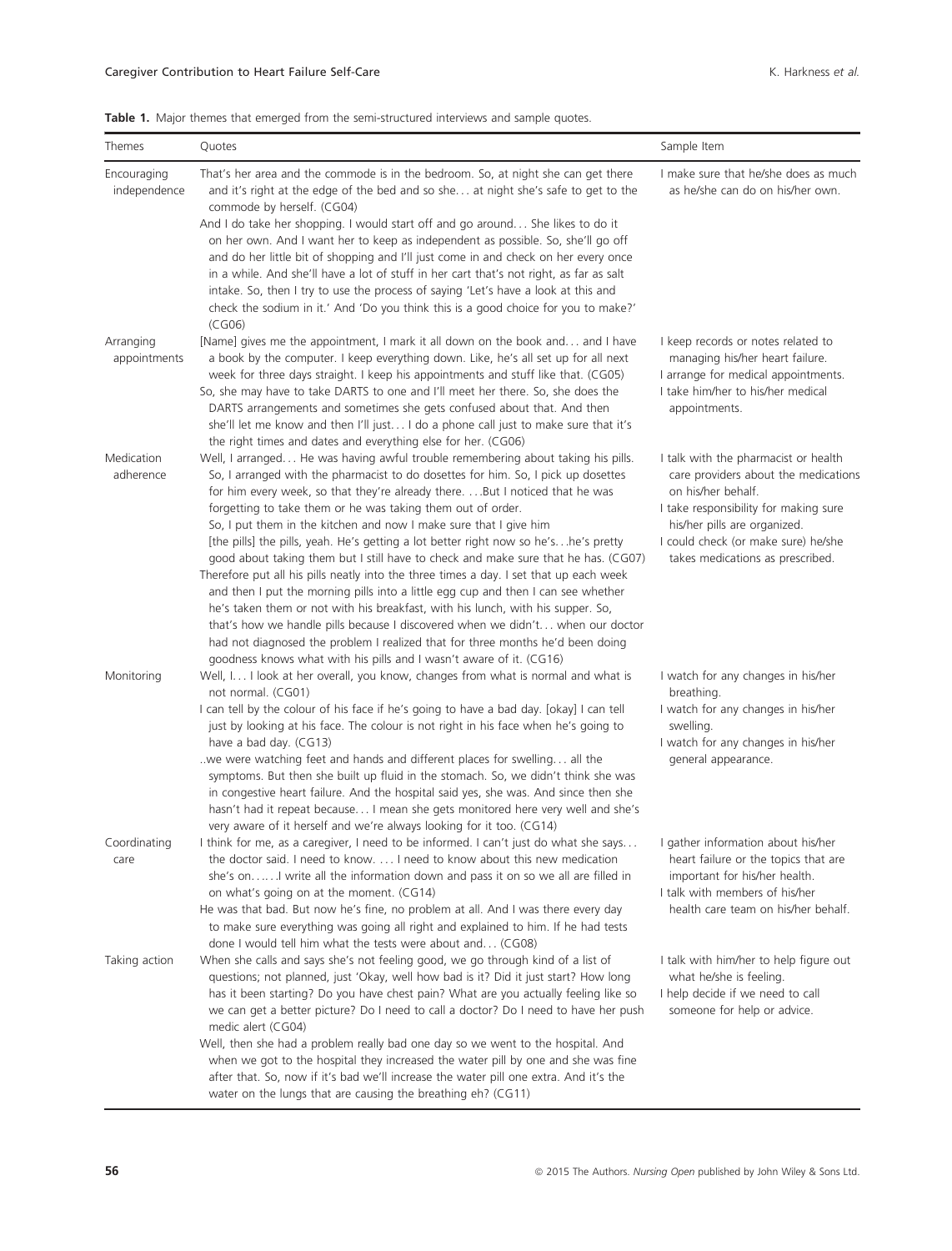nance (16 items), symptom monitoring (9 items) and self-care management (11 items).

# Step 2- Item Clarification and Reduction

The CVI for the entire instrument ( $n = 36$  items) was 0!88. The CVI for each self-care theoretical sub-domain was as follows: 0.88 (self-care maintenance); 0.96 (symptom monitoring); and 0.96 (self-care management). These data reflect a high inter-rater agreement across items and strong indicator of robust construct validity (Streiner & Norman 2008).

The majority of items  $(n = 27)$  had an I-CVI >0.70 and were retained (without revision) in the instrument. For a summary of item CVI calculations, see Table 2. Seven items had an I-CVI between 0.50 and 0.70 and therefore were retained after clarification, as based on CG suggestions. Item  $1.5$  had a CVI score  $0.64$  and was removed as it was anticipated to significantly correlate with item 1.6, which had a CVI score of 0.79. Item  $3.9$ was found to be confusing and CGs were unable to provide suggestions for revision. Therefore, item 3.9 was removed. Although item 1.1 had a CVI score of 0.5, it was retained as it is the only item that represents assistance with basic activities of daily living.

# **Discussion**

The purpose of this study was to develop a questionnaire using established principles for instrument development. The Caregivers Contribution to Heart Failure Self-care (CACHS) questionnaire contains items that represent current evidence and the experience of CGs. Acceptable CVI scores suggest that the CACHS questionnaire has the potential to quantify key CG contributions to HF patient self-care. To our knowledge, this is the first questionnaire developed specifically for measuring CG contributions to HF patients' self-care that overcomes the limitations of existing tools which were either designed and validated to measure the CG experience or burden (Harkness & Tranmer 2007, Luttik et al. 2008, Buck et al. 2014) or adapted from a pre-existing patient instrument (Vellone et al. 2013) but are being used to quantify these contributions.

#### Limitations

Specific limitations should be kept in mind when evaluating the findings. While we sought to recruit the most diverse group of CGs for the study, our sample was primarily retired females spouses residing with a (male) patient. However, to help minimize this limitation, the systematic review of all of the CG literature for HF patients (Buck et al. 2014) was used to derive a wide

range of activities in the initial interview guide. We also continued interviews until no new activities were identified and theoretical saturation from the literature review was achieved. We recommend that future studies do further psychometric work in other CG populations such as ethnic and culturally diverse CGs and patients, CGs who may not reside with the patient and in a sample of working and unemployed CGs. Recruitment strategies also need to target CGs of patients who do not attend a HF clinic.

## Implications for research

The development of the CACHS questionnaire further advances research involving informal CGs of HF patients by capturing CG self-report of their perceived contributions to HF patient self-care. The CACHS questionnaire allows quantification of specific activities that CGs contribute to patients' self-care and will allow the impact of those activities on patient outcomes to be examined. CG activities were previously confounding variables in selfcare studies, which could only measure patient clinical variables or CG burden or mood states (Buck et al. 2014). Measurement of CGs contributions will allow assessment of the degree to which CGs engage in supporting HF patient self-care when serving as co-providers of care with clinicians. Furthermore, measuring CG contributions will help us to determine what degree of variability in patient self-care is predicted by their CGs contribution. Finally, the CACHS questionnaire will also allow for more precise economic analysis.

# Implications for clinical practice

With further psychometric testing and refinement, the CACHS questionnaire may equip clinicians to assess and quantify the overall impact of the CGs on patient self-care and target specific self-care decisions or behaviours. For example, if the CG indicates on the questionnaire that he/ she takes responsibility for the patient's medications, it may be more efficient and efficacious to target interventions to the CG who oversees organizing and administering HF medications. Thus, clinicians can ensure self-care interventions are designed and supported to meet the contextual factors influencing self-care and meet CG needs (Strachan et al. 2014). Current clinical guidelines recommend that patient (including families) centred care be evidence based. The CACHS questionnaire will contribute to building evidence for including CGs in HF patient education and decision-making. Including CGs as partners is in keeping with nursing's holistic, lifespan models of care. Data accrued from studies using the CACHS questionnaire can be included in evidence based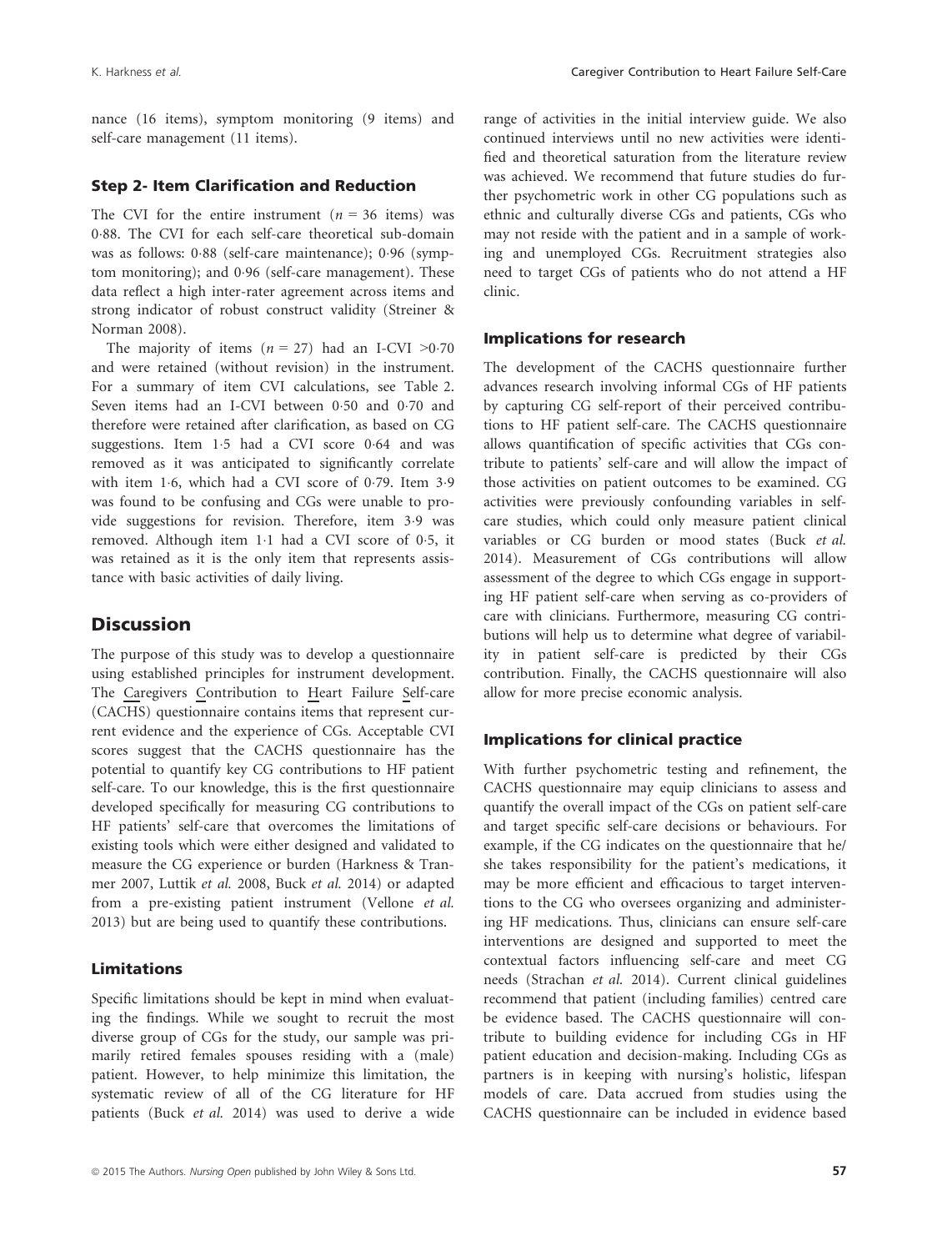| Item     |                                                                                                                     | Item<br>Content Validity Index |
|----------|---------------------------------------------------------------------------------------------------------------------|--------------------------------|
|          | Self-care maintenance                                                                                               |                                |
| $1 - 1$  | I help with activities such as bathing, foot care, toileting, or dressing.                                          | 0.50                           |
| $1 - 2$  | I arrange for services for help at home.                                                                            | 0.64                           |
| $1-3$    | I arrange for medical appointments.                                                                                 | 1.00                           |
| 1.4      | I take him/her to his/her medical appointments.                                                                     | 0.93                           |
| 1.5      | I make decisions related to food choices.                                                                           | 0.64                           |
| 1.6      | I help him/her decide what food choices are low in salt.                                                            | 0.79                           |
| 1.7      | I help him/her decide how much fluid to drink each day.                                                             | 0.50                           |
| 1.8      | I prepare the meals.                                                                                                | 0.43                           |
| 1.9      | I organize his/her medications                                                                                      | 0.50                           |
| $1 - 10$ | I talk with the pharmacist or health care providers about the medications on his/her behalf.                        | 0.79                           |
| $1 - 11$ | I double check he/she takes medications as prescribed.                                                              | 0.79                           |
| 1.12     | I encourage him/her to get some exercise every day.                                                                 | 0.71                           |
| 1.13     | I gather information about his/her heart failure or topics important for his/her health.                            | 0.79                           |
| 1.14     | I keep records or notes related to managing his/her heart failure.                                                  | 0.86                           |
| 1.15     | I talk with members of his/her health care team on his/her behalf.                                                  | 0.86                           |
| 1.16     | I make sure that he/she does as much as he/she can do on his/her own.                                               | 0.79                           |
|          | Self-care monitoring                                                                                                |                                |
| 2.1      | I watch for any changes in his/her breathing.                                                                       | 1.00                           |
| 2.2      | I watch for any changes in his/her swelling.                                                                        | 1.00                           |
| 2.3      | I watch for any changes in his/her weight.                                                                          | 0.86                           |
| 2.4      | I watch for any changes in his/her energy level.                                                                    | 0.86                           |
| 2.5      | I watch for any changes in his/her sleeping pattern.                                                                | 0.86                           |
| 2.6      | I watch for any changes in his/her skin colour.                                                                     | 0.71                           |
| 2.7      | I watch for any changes in his/her general appearance.                                                              | 0.79                           |
| 2.8      | I watch for any changes in his/her usual routine.                                                                   | 0.79                           |
| 2.9      | I pay attention to his/her emotional state.                                                                         | 1.00                           |
|          | Self-care management                                                                                                |                                |
| $3-1$    | I talk with him/her to help figure out what he/she is feeling.                                                      | 0.93                           |
| 3.2      | I talk with him/her to help them calm down or relax during times when                                               | 0.64                           |
|          | he/she feeling anxious or during moments of panic.                                                                  |                                |
| 3.3      | I help decide if we need to call someone for help or advice.                                                        | 0.93                           |
| 3.4      | I call a friend or family member for support or advice or reassurance.                                              | 0.71                           |
| 3.5      | I call to make an appointment with a nurse or doctor.                                                               | 0.86                           |
| 3.6      | I call and talk with a nurse or doctor for advice.                                                                  | 0.71                           |
| 3.7      | I suggest that he/she looks unwell and needs a rest.                                                                | 0.86                           |
| 3.8      | I remove him/her from a situation if it looks like he/she is getting too tired or overwhelmed (e.g. social events). | 0.71                           |
| 3.9      | I am able to figure out if his/her actions helped to make him/her feel better.                                      | 0.57                           |
| 3.10     | I am able to figure out if my suggestions or actions helped to make him/her feel better.                            | 0.79                           |
| 3.11     | If we try something that doesn't help, I will try something else.                                                   | 0.71                           |

protocols and future quality improvement guidelines assuring that the very real and instrumental contributions of CGs are acknowledged and mobilized to improve HF patient outcomes.

# Conclusion

In this study, we reported on the development process and derivation of the content validity of the CACHS questionnaire to measure CGs contributions to HF patients' self-care. Thirty-four items contained in the CACHS questionnaire met the CVI standards. The CACHS questionnaire should undergo validation in larger studies involving diverse populations to assess whether it remains to demonstrate robust and stable psychometric properties. The process of content validation reported in this publication is the initial step in a rigorous process to provide evidence for the validity of the assessment of CGs contributions to HF patient self-care. Further research will be needed to establish the full psychometric properties of the CACHS questionnaire such as: reliability, predictive validity, responsiveness, sensitivity and specificity, interpretability, acceptability and feasibility.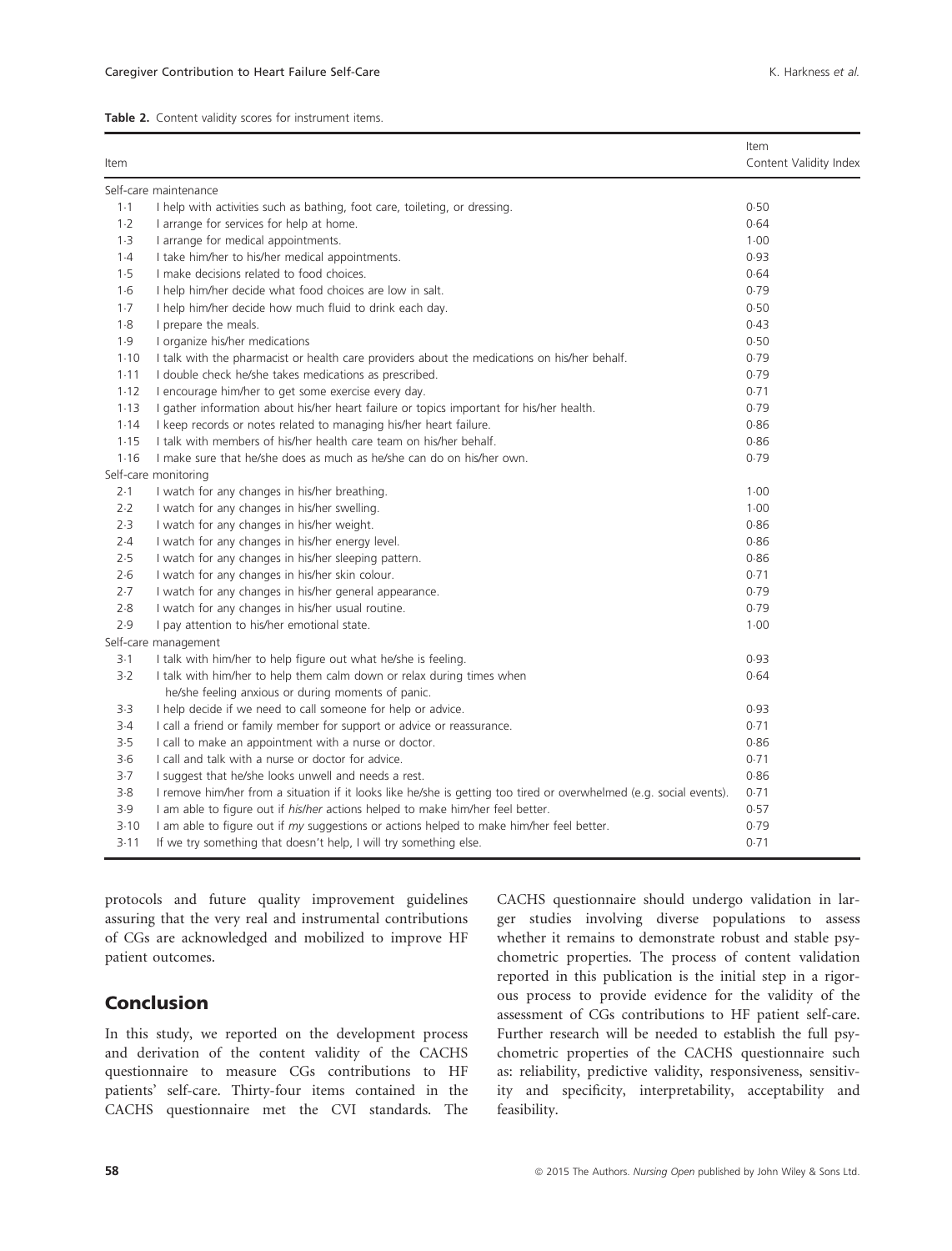# Acknowledgements

Drs. Harkness and Carroll were supported by a Research Early Career Award with the Hamilton Health Sciences. Dr. Buck was supported by National Palliative Care Research Center Junior Faculty Career Development Award.

# Conflict of interest

No conflict of interest has been declared by the authors.

# Author contributions

All authors have agreed on the final version and meet at least one of the following criteria [recommended by the ICMJE [\(http://www.icmje.org/recommendations/\)](http://www.icmje.org/recommendations/)]:

- substantial contributions to conception and design, acquisition of data or analysis and interpretation of data;
- drafting the article or revising it critically for important intellectual content.

#### References

- Albert N.M. (2008) Promoting self-care in heart failure: state of clinical practice based on the perspectives of healthcare systems and providers. The Journal of Cardiovascular Nursing 23(3), 277–284.
- Buck H.G., Lee C.S., Moser D.K., Albert N., Lennie T., Bentley B., Worrall-Carter L. & Riegel B. (2012) The Relationship between Self-care and Health Related Quality of Life in Older Adults with Moderate to Advanced Heart Failure. The Journal of Cardiovascular Nursing 27(1), 8–15.
- Buck H.G., Harkness K., Wion R., Carroll S.L., Cosman T., Kaasalainen S., Kryworuchko J., McGillion M., O'Keefe-McCarthy S., Sherifali D., Strachan P.H. & Arthur H.M. (2015) Caregivers' contributions to heart failure self-care: a systematic review. European Journal of Cardiovascular Nursing 14(1), 79–86

Chun S., Tu J.V., Wijeysundera H.C., Austin P.C., Wang X., Levy D. & Lee D.S. (2012) Lifetime analysis of hospitalizations and survival of patients newly admitted with heart failure. Circulation Heart Failure 5(4), 414-21.

Clark A.M., Reid M.E., Morrison C.E., Capewell S., Murdoch D.L. & McMurray J.J. (2008) The complex and informal care in home-based heart failure management. Journal of Advanced Nursing 61(4), 373–383.

Clark A.M., Spaling M., Harkness K., Spiers J., Strachan P.H., Thompson D.R. & Currie K. (2014) Determinants of effective heart failure self-care: a systematic review of patients' and caregivers' perceptions. Heart 100(9), 716–21.

- Davidson P.M., Abernethy A.P., Newton P.J., Clark K. & Currow D.C. (2013) The caregiving perspective in heart failure: a population based study. BMC Health Services Research 13, 342.
- Dickson V.V., Buck H. & Riegel B. (2011) A qualitative metaanalysis of heart failure self-care practices among individuals with multiple comorbid conditions. Journal of Cardiac Failure 17(5), 413–419.

Dunbar S.B., Clark P.C., Quinn C., Gary R.A. & Kaslow N.J. (2008) Family influences on heart failure self-care and outcomes. Journal of Cardiovascular Nursing 23(3), 258–265.

Fang J., Mensah G.A., Croft J.B. & Keenan N.L. (2008) Heart failure-related hospitalization in the U.S., 1979 to 2004. Journal of the American College of Cardiology 52(6), 428–434.

Gallagher R., Luttik M.-L. & Jaarsma T. (2011) Social support and self-care in heart failure. Journal of Cardiovascular Nursing 26(6), 439–445.

- Guyatt G.H., Kirshner B. & Jaeschke R. (1992) Measuring health status: what are the necessary measurement properties? Journal of Clinical Epidemiology 45(12), 1341–1345.
- Harkness K. & Tranmer J. (2007) Measurement of the caregiver experience in caregivers of persons living with heart failure: a review of current instruments. Journal of Cardiac Failure 13(7), 577–587.
- Harkness K., Spaling M.A., Currie K., Strachan P.H. & Clark A.M. (2015) A systematic review of patient heart failure self-care strategies. Journal of Cardiovascular Nursing 30(2), 121–135.
- Heidenreich P.A., Albert N.A., Allen L.A., Bluemke D.A., Butler J., Fonarow G.C., Ikonomidis J.S., Khavjou O., Konstam M.A., Maddox T.M., Nichol G., Pham M., Pina I.L. & Trogdon J.G. on behalf of the American Association Advocacy Coordinating Committee, Council on Arteriosclerosis Thrombosis and vascular Biology, Council of Cardiovascular Radiology and Intervention, Council on Clinical Cardiology, Council on Epidemiology and Prevention and Stroke Council (2013) Forecasting the impact of heart failure in the United States. A policy statement from the American Heart Association. Circulation Heart Failure 6(3), 606–619.
- Hsieh H.F. & Shannon S.E. (2005) Three approaches to qualitative content analysis. Quality Health and Research 15 (9), 1277–1288.

International NVIVO (2012) International Q. NViVO9. Retrieved from [http://www.qsrinternational.com/](http://www.qsrinternational.com/products_nvivo.aspx) [products\\_nvivo.aspx](http://www.qsrinternational.com/products_nvivo.aspx) on 1 February 2013.

Juniper E.F., Guyatt G.H., Willan A. & Griffith L.E. (1994) Determining a minimal important change in a diseasespecific quality of life questionnaire. Journal of Clinical Epidemiology 47(1), 81–87.

Kang X., Li Z. & Nolan M.T. (2011) Informal caregivers' experiences of caring for patients with chronic heart failure: